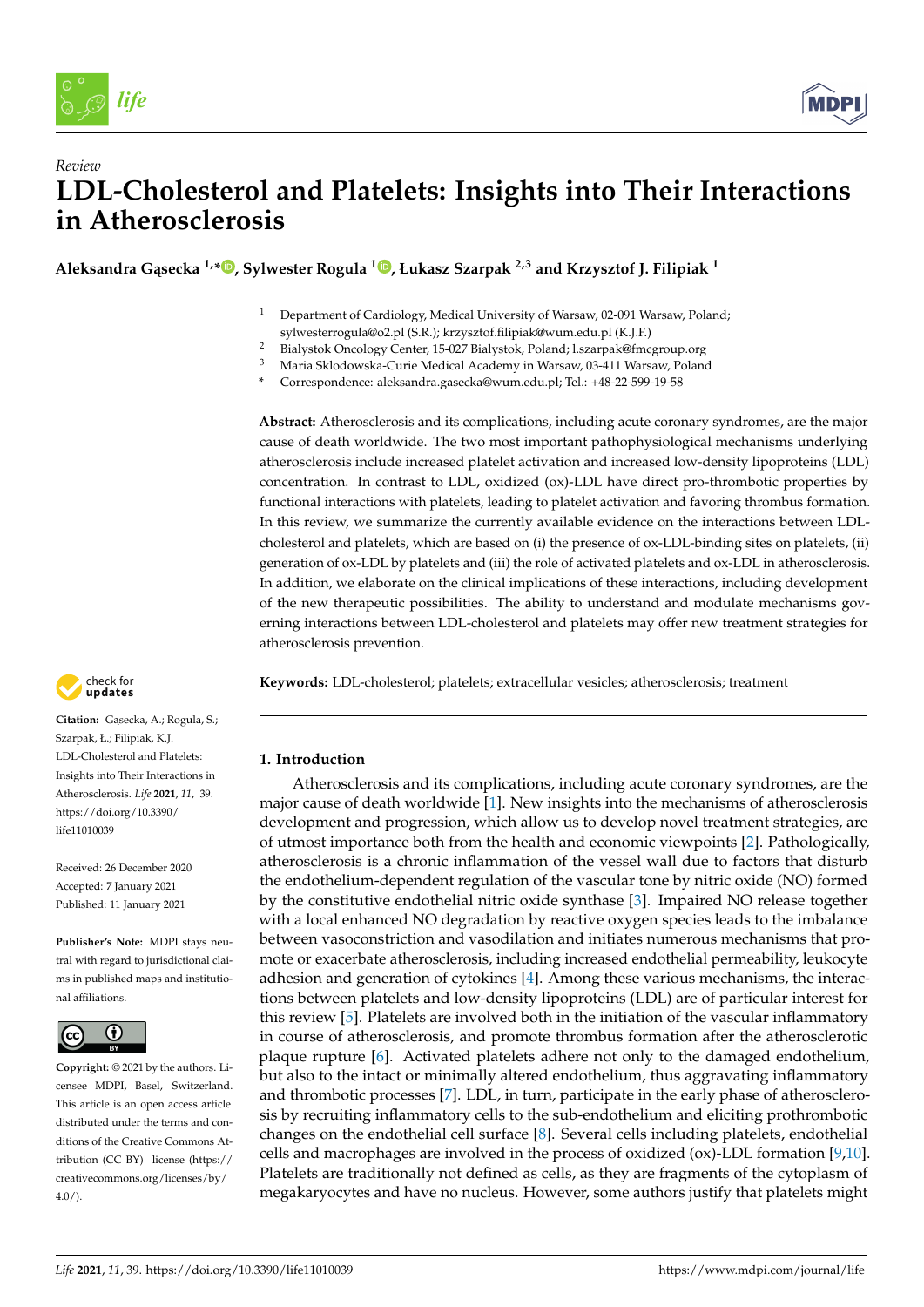be perceived as immune cells in the context of atherosclerosis development due to their numerous interactions with other cells [\[11\]](#page-9-10). Therefore, in this review, we define platelets as cells, bearing in mind that there is a discussion on this topic in the literature [\[11\]](#page-9-10).

Ox-LDL are defined as "circulating LDL-derived particle which have peroxides or their degradation products associated with the LDL particle" [\[12\]](#page-9-11). In contrast to LDL, ox-LDL have direct pro-thrombotic properties by functional interactions with platelets, leading to platelet activation [\[13](#page-9-12)[,14\]](#page-9-13) and favouring thrombus formation [\[15\]](#page-9-14). In this review, we summarize the currently available evidence on the interactions between LDL-cholesterol and platelets, which are based on (i) the presence of LDL-binding sites on platelets, (ii) generation of ox-LDL by platelets and (iii) the role of activated platelets and ox-LDL in atherosclerosis. In addition, we elaborate on the clinical implications of these interactions, including development of the new therapeutic possibilities.

#### **2. LDL-Binding Sites on Platelets**

Ox-LDL activate platelets via interaction with two types of platelet receptors: cluster of differentiation (CD) 36 and lectin-like oxidized low-density lipoprotein receptor-1 (LOX1) [\[16\]](#page-9-15).

# *2.1. Class B Scavenger Receptor: CD36*

CD36 belongs to the class B scavenger receptors (SR) family [\[17\]](#page-9-16). SR comprise a structurally diverse group of membrane-bound proteins that are involved in cholesterol and lipoprotein metabolism [\[18\]](#page-9-17). SR are present on various cells including macrophages, monocytes, platelets, endothelial cells, smooth muscle cells and epithelial cells [\[18\]](#page-9-17). These receptors bind multiple ligands, including LDL, ox-LDL, acetylated LDL, modified high density lipoproteins (HDL), Gram-positive and Gram-negative bacteria, β-amyloid and advanced glycation end products (AGE) [\[19\]](#page-9-18). Because of SR's ability to bind diverse ligands, they are involved in many physiological and pathological processes such as homeostasis, innate immunity and apoptotic cell clearance. Importantly, SR play a crucial role in the atherosclerotic plaque formation and progression [\[20\]](#page-9-19).

CD36, an 88-kDa transmembrane glycoprotein receptor, is constitutively expressed on various cell types, including platelets [\[21\]](#page-9-20). Expression levels substantially vary in the human populations and have been linked to specific polymorphisms associated with the risk of myocardial infarction [\[22\]](#page-9-21). It was shown that ox-LDL binding to CD36 receptor triggers signaling pathways that activate platelets, inducing the expression of P-selectin and activation of integrin  $\alpha_{\text{IIb}}\beta_3$  (receptor for fibrinogen). Hence, ox-LDL binding to CD36 enables the formation of platelet-leukocyte complexes via P-selectin and cross-linking of the adjacent platelets via fibrinogen [\[15\]](#page-9-14). Further, the interaction between ox-LDL and CD36 was shown to trigger platelet hyperactivity in response to co-stimulation with ox-LDL and low-dose adenosine diphosphate (ADP) in a mouse model, as measured by flow cytometry [\[14](#page-9-13)[,23\]](#page-9-22).

The interaction between platelets and ox-LDL via CD36 is reciprocal. Not only ox-LDL activate platelets, but platelets bound to ox-LDL exert pro-atherogenic effects, including the release of atherosclerosis-promoting chemokines such as monocyte chemotactic protein-1 and interleukin 1 $\beta$  precursor [\[16,](#page-9-15)[21\]](#page-9-20). Furthermore, platelets with internalized ox-LDL activate endothelial cells and inhibit endothelial regeneration [\[7\]](#page-9-6). Finally, in response to ox-LDL, platelets form aggregates with monocytes, and this aggregates facilitate the ox-LDL uptake by monocytes in a CD36-dependent manner [\[24\]](#page-10-0). Altogether, the interaction between ox-LDL and CD36 receptor on platelets triggers platelet activation and reciprocally facilitates ox-LDL formation, expanding endothelial injury and vascular inflammation. The interactions between LDL, ox-LDL and platelets are summarized in Figure [1.](#page-2-0)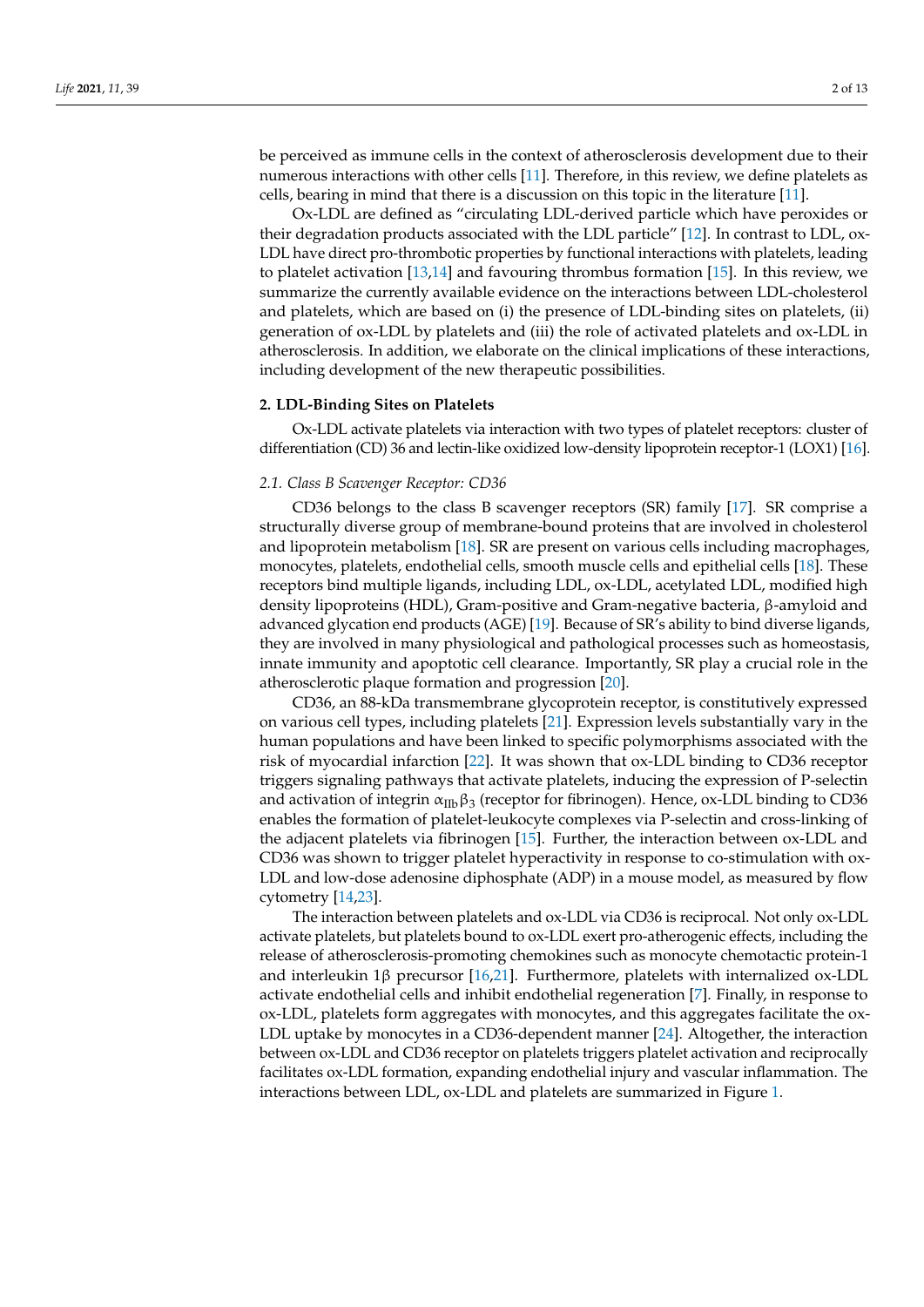<span id="page-2-0"></span>

Figure 1. Interactions between low-density lipoproteins (LDL), oxidized LDL (ox)-LDL and platelets. LDL oxidation is assisted by reactive oxygen species (ROS). Ox-LDL bind to resting platelets by cluster of differentiation 36 (CD36), leading to platelet activation and expression of lectin-like oxidized low-density lipoprotein receptor-1 (LOX1) on platelets. Ox-LDL LD bind to activate the activity of the complete platelets by LOCO-1. As a result of the construction of the c<br>Links in a vicious circle of the construction of the construction of the construction of the construction of th bind to activated platelets by LOX-1. As a result, activated platelets produce ROS, which results in a vicious circle of LDL<br>. oxidation and platelet activation.

## 2.2. Class E Scavenger Receptors: LOX-1

LOX-1 is a 50 kDa type 2 transmembrane glycoprotein that mediates the uptake of oxLDL by endothelial cells and platelets [13,25]. Unlike CD36, which is constitutively expres[sed](#page-9-12) on platelets, LOX-1 is expressed in an activation-dependent manner [\[26\]](#page-10-2). Stimuli such as angiotensin II, cytokines, sheer stress, and AGE upregulate LOX-1 expression [27]. Clinical conditions including hypertension, diabetes, obesity, ischemia-reperfusion injury, heart failure and psychological stress have been shown to increase the LOX-1 expression as well [\[25\]](#page-10-1).

LOX-1 effect on platelets resembles the effect of the well-established platelet activator LOX-1 effect on platelets resembles the effect of the well-established platelet activator ADP, which decreases the intracellular concentration of cyclic adenosine monophosphate ADP, which decreases the intracellular concentration of cyclic adenosine monophosphate (cAMP) [[28\]](#page-10-4). Binding of ox-LDL to LOX-1 leads to activation of integrins  $\alpha_{\text{IIb}}\beta_3$  and  $\alpha_2\beta_1$ , which are receptors for fibrinogen and collagen, respectively, crucial in thrombus formation  $[29]$ . The prothrombotic effect of LOX-1 activation has been confirmed by the formation [29]. The prothrombotic effect of LOX-1 activation has been confirmed by the in vitro experiments using the specific antibody against LOX-1, which inhibited binding of ox-LDL to platelets [\[13](#page-9-12)]. Anti-LOX-1 inhibited ADP-induced platelet aggregation in a timeand concentration-dependent manner, implying that LOX-1 acts as a co-agonist during activation of platelets with ADP [\[13\]](#page-9-12). Further, LOX-1 binds to activated platelets, facilitating cross-linking of platelets and thus stabilizing the thrombus [\[16\]](#page-9-15). Finally, it modulates plaque stability by affecting matrix metalloproteinases expression and activity, smooth muscle cell apoptosis and collagen content within the atherosclerotic plaques [\[25\]](#page-10-1). Altogether, LOX-1-mediated interactions between ox-LDL and platelets provide the molecular link between increased concentration of LDL-cholesterol and platelet hyperreactivity in patients with dyslipidemia [\[30\]](#page-10-6).

# **3. Platelets as a Source of Oxidized LDL 3. Platelets as a Source of Oxidized LDL**

Reactive oxygen species (ROS) are highly reactive molecules, generated in response Reactive oxygen species (ROS) are highly reactive molecules, generated in response to both endogenous and exogenous stimuli, which promotes protein, lipid and DNA damage.<br>Le grece al level and exotencial male of DOS in dame and the liabell estimatives, decfanatives Increased local and systemic levels of ROS induce endothelial cell activation, dysfunction,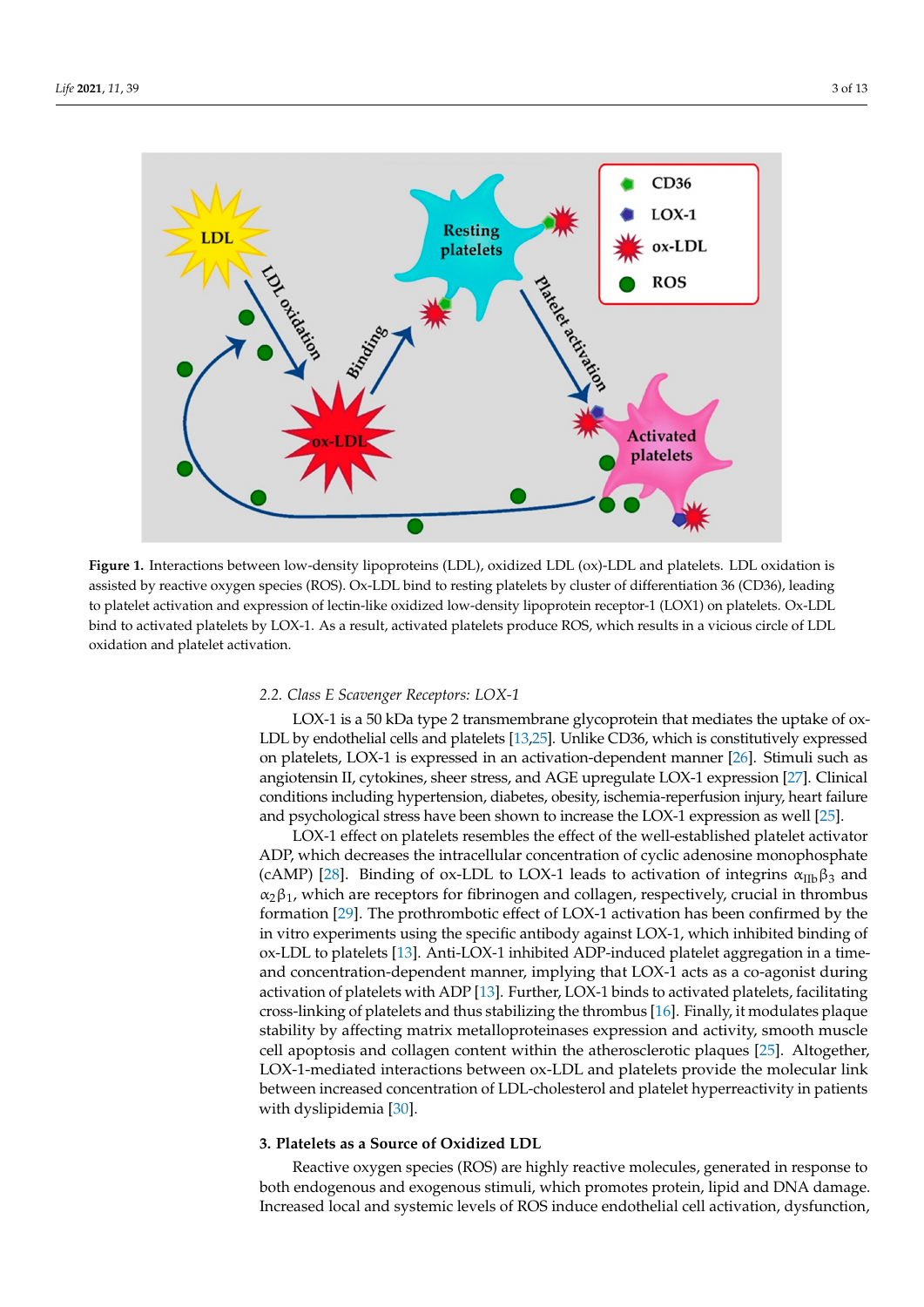apoptosis and impaired vasorelaxation, and contribute to atherosclerosis development and progression [\[12\]](#page-9-11). Traditionally, smooth muscle cells and macrophages are perceived as the main source of ROS and consequently, the main LDL-oxidating cells. Due to the imbalance between the ROS generation and antioxidant mechanisms in atherosclerosis, activated platelets also generate ROS and contribute to ox-LDL formation. On the other hand, increased level of ox-LDL reciprocally leads to the increased ROS production and dosedependent increase in endothelial cells apoptosis, as demonstrated in human umbilical vein endothelial cells culture [\[31\]](#page-10-7). This results in a vicious circle of ROS generation, LDL oxidation and platelet activation (Figure [1\)](#page-2-0) [\[32\]](#page-10-8).

ROS are physiologically produced by a cell membrane enzymatic complex, nicotinamide adenine dinucleotide phosphate oxidase (NOX), and by mitochondria in the electron transport chain [\[32\]](#page-10-8). The pivotal role of ROS and mitochondria in platelet function has recently emerged [\[33\]](#page-10-9). Since ROS act as second messengers, they regulate platelet recruitment to the site of vascular injury, activation and aggregation [\[34\]](#page-10-10). The formation of platelet aggregates is associated with the burst of ROS, including hydrogen peroxide  $(H<sub>2</sub>O<sub>2</sub>)$  [\[35\]](#page-10-11). H<sub>2</sub>O<sub>2</sub> induces platelet aggregation mediated by fibrinogen binding to integrin  $\alpha_{\text{IIb}}\beta_3$ , which is independent of ADP secreted from platelet dense granules [\[36\]](#page-10-12). H<sub>2</sub>O<sub>2</sub> also enhances aggregation induced by phospholipid-derived arachidonate [\[33\]](#page-10-9). Altogether, ROS are a part of the machinery used by platelets to oxidize LDL [\[37\]](#page-10-13).

NOX isoforms are the main sources of ROS in platelets, followed by cyclooxygenase (COX), xanthine oxidase (XO) and mitochondrial respiration [\[33\]](#page-10-9). In human platelets, both NOX1 and NOX2 contribute to ROS production. Both isoforms are inactive in resting platelets and become activated upon stimulation by agonists [\[38\]](#page-10-14). Ox-LDL-induced ROS, generation was markedly reduced by pharmacological inhibition of NOX2 and completely abolished in CD36- and NOX2-deficient mice [\[39\]](#page-10-15). Concurrently, patients with genetically determined NOX2 deficiency have both impaired platelet activation and inability to oxidize LDL, further confirming the mutual interactions between platelets and LDL [\[40\]](#page-10-16).

#### **4. Platelets as a Target of Oxidized LDL**

Resting platelets take up ox-LDL at different concentrations [\[41\]](#page-10-17). When platelets are activated, internalization of ox-LDL is markedly enhanced [\[7\]](#page-9-6). Ox-LDL is stored intracellularly in the dense granules, along with ADP, ionized calcium and polyphosphates, all of which are potent platelet activators [\[7\]](#page-9-6). LDL alters platelet function by remodeling of phospholipids in the cell membrane and by insertion of phospholipids from circulating lipoproteins, thereby changing the composition of membrane phospholipids [\[42\]](#page-10-18). Thus, platelets are sensitized by LDL through the activation of a signal transduction pathways, as well as by the exchange of lipids [\[16\]](#page-9-15).

Whereas native LDL does not affect platelet activation [\[7\]](#page-9-6), binding of ox-LDL to platelet receptor CD36 leads to ROS production and subsequently triggers the loop of LDL oxidation and platelet activation, as showed by enhanced surface expression of specific platelet activation markers: P-selectin and glycoprotein (GP) VI [\[43\]](#page-10-19). Compared with native platelets, ox-LDL-laden platelets show increased adherence to collagen type I, which represents the major extracellular matrix compound of the damaged arterial wall [\[7\]](#page-9-6).

Following ox-LDL intake and adherence to collagen, platelets lead to immune cells accumulation at the sites vascular injury [\[7\]](#page-9-6). Moreover, such platelets activate endothelial cells, which is reflected by increased intercellular adhesion molecule 1 (ICAM-1) expression [\[7\]](#page-9-6). The endothelial expression of ICAM-1 is increased in atherosclerotic cell cultures and in animal models of atherosclerosis. However, in vitro studies showed that ox-LDL may either activate or inhibit platelet function such as aggregation and β-thromboglobulin secretion [\[44\]](#page-10-20), depending on the oxidized domain and the degree of oxidation [\[45\]](#page-10-21). These contradictions about platelet function inhibition and activation appear to stem from the heterogeneous nature of ox-LDL.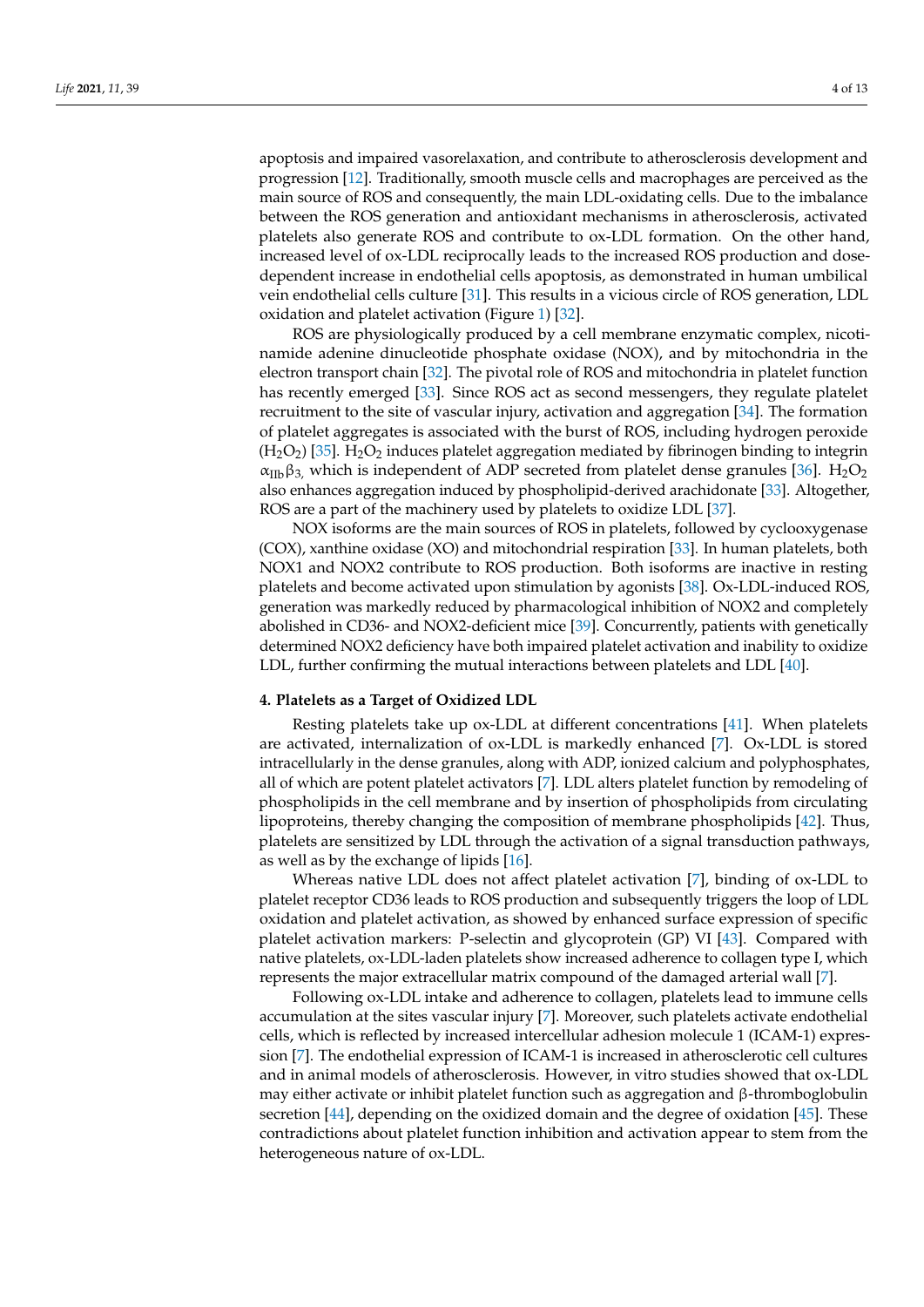Altogether, following activation by ox-LDL, platelets seem to have increased prothrombotic, pro-inflammatory and proatherogenic properties. However, some controversies regarding the effect of different ox-LDL phenotypes on platelets remain to be elucidated.

## **5. Role of Activates Platelets and Ox-LDL in Atherosclerosis**

The atherosclerotic process can either be clinically silent, or result in plaque expansion and vessel constriction, causing anginal symptoms. More dangerously, plaques may rupture, leading to a clinically manifest acute coronary syndrome, stroke or acute limb ischemia, depending on their location. There are various factors that determine plaque stability, including platelets function and their interaction with LDL.

Platelets are the first circulating blood cells that adhere to the sites of vascular injury [\[46\]](#page-10-22). Beyond their role in hemostasis and thrombosis, platelets play a critical role in atherogenesis [\[47\]](#page-10-23). Elevated plasma concentration of LDL is a well-established risk factor for atherosclerosis as well [\[48\]](#page-10-24). The interactions between platelets and ox-LDL affect (i) inflammatory cells activation, (ii) endothelial cells regeneration and (iii) foam cell generation, all of which contribute to atherosclerosis.

Both activated platelets and ox-LDL exert proinflammatory and procoagulant effects on several vascular cells (e.g., neutrophils, monocytes/macrophages, smooth muscle cells, endothelial cells, and platelets), thus supporting that atherosclerosis is a chronic inflammatory disease [\[44](#page-10-20)[,49\]](#page-10-25).

Activated platelets interact with endothelium and change the chemotactic and adhesive properties of endothelial cells, a critical initial step in atherogenesis [\[50\]](#page-10-26). In the presence of ox-LDL-laden platelets, endothelial cells are unable to generate an intact monolayer [\[7\]](#page-9-6). In this context, oxLDL-laden platelets promote vascular inflammation and inhibit vascular regeneration [\[7\]](#page-9-6). Ox-LDL were showed to impair adhesive, migratory and tube formation capacities of endothelial progenitor cells by an inhibitory effect on endothelial nitric oxide synthase, which was reversed by inhibition of the LOX-1 receptor [\[51\]](#page-11-0).

Foam cell generation from macrophages with subsequent fatty streak formation plays a key role in the early atherogenesis [\[52\]](#page-11-1). Ox-LDL-laden platelets induce CD34<sup>+</sup> progenitor cells transformation into macrophages or foam cells, depending on the microenvironment [\[53\]](#page-11-2). A two-fold increase in foam cell formation was observed in presence of oxLDLpositive platelets, compared with native LDL or native platelets [\[7\]](#page-9-6). In fact, reduction of platelet-induced foam cell generation is likely one of the mechanisms underlying the pleiotropic effects of statins [\[53\]](#page-11-2).

The role of activated platelets and ox-LDL in atherosclerosis development and progression is presented in Figure [2.](#page-5-0)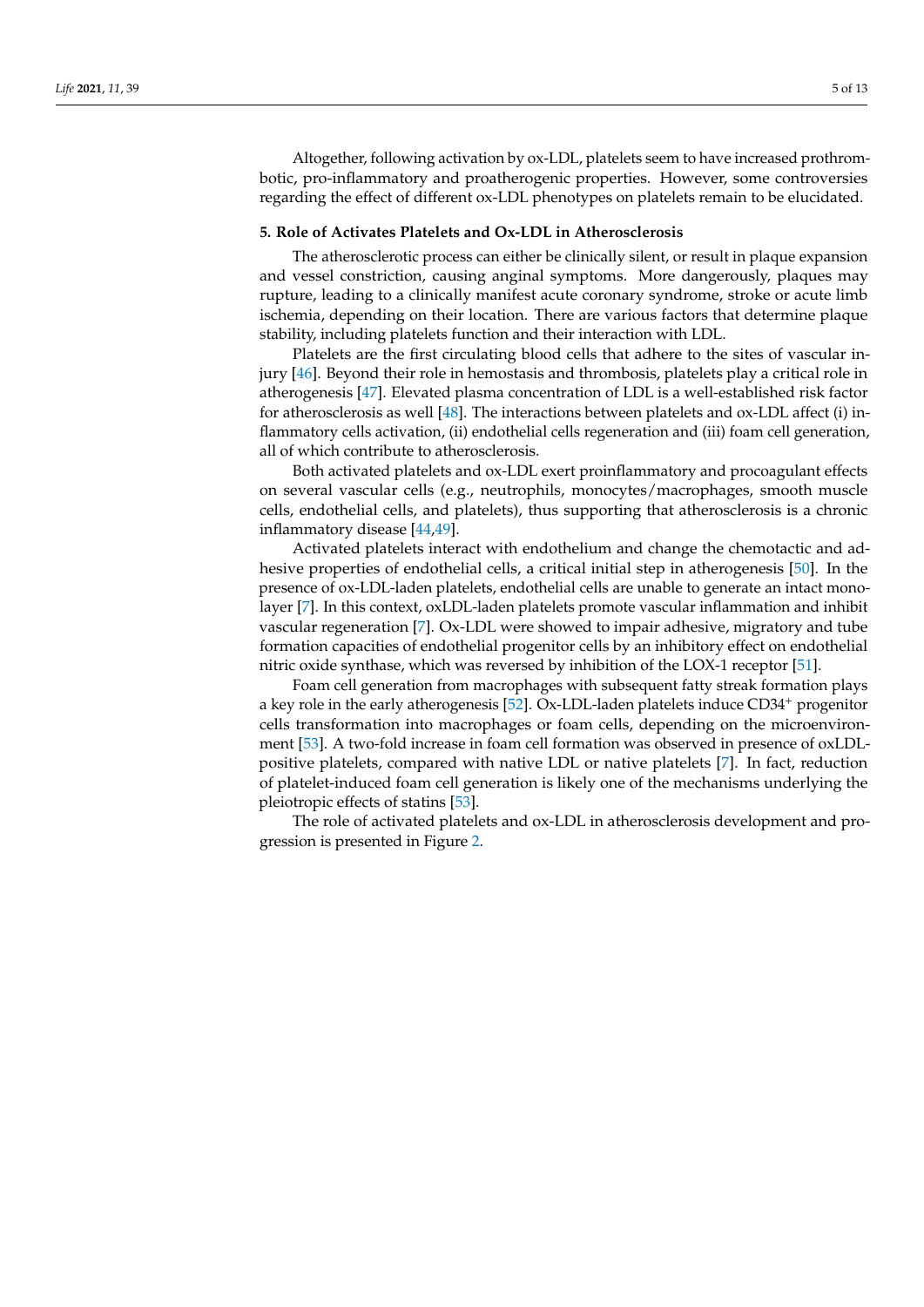<span id="page-5-0"></span>

Figure 2. Role of activated platelets in atherosclerosis onset and development. EC—endothelial cells; LOX-1—lectin-like oxidized low-density lipoprotein receptor-1; ox-LDL—oxidized low-density lipoproteins; ROS—reactive oxygen species; SMC—smooth muscle cells. SMC—smooth muscle cells.

# The mechanisms underlying platelet activation in atherosclerosis are still incom-**6. Role of Platelet-Derived Extracellular Vesicles in Atherosclerosis**

The mechanisms underlying platelet activation in atherosclerosis are still incompletely understood. Platelet-derived extracellular vesicles (PEVs) disseminate the procoagulant and proinflammatory effects of activated platelets, thus contributing to platelet interactions with other cells and with ox-LDL particles [54].

EVs are a diverse group of membrane-enclosed structures, released from cells to bloodstream in physiological and pathological conditions [55]. EVs act on target cells by bloodstream in physiological and pathological conditions [\[55\]](#page-11-4). EVs act on target cells by<br>delivering ligands and signaling complexes. For example, EVs transfer microRNAs and transcription factors that epigenetically reprogram the target cells [\[55\]](#page-11-4). EVs are shed by cells into the extracellular space during activation, maturation, proliferation, stress, aging, or apoptosis [\[56\]](#page-11-5). About 30% of all EVs present in normal plasma originated from platelets, as estimated by cryo-electron microscopy [\[57\]](#page-11-6).

PEVs are secreted during platelets activation and share many functional features with activated platelets, this having a crucial role in platelet aggregation and thrombus formation [\[58\]](#page-11-7). For example, PEVs expose multiple prothrombotic molecules, including glycoproteins and phospholipids such as GP Ib, P-selectin and phosphatidylserine [\[59\]](#page-11-8).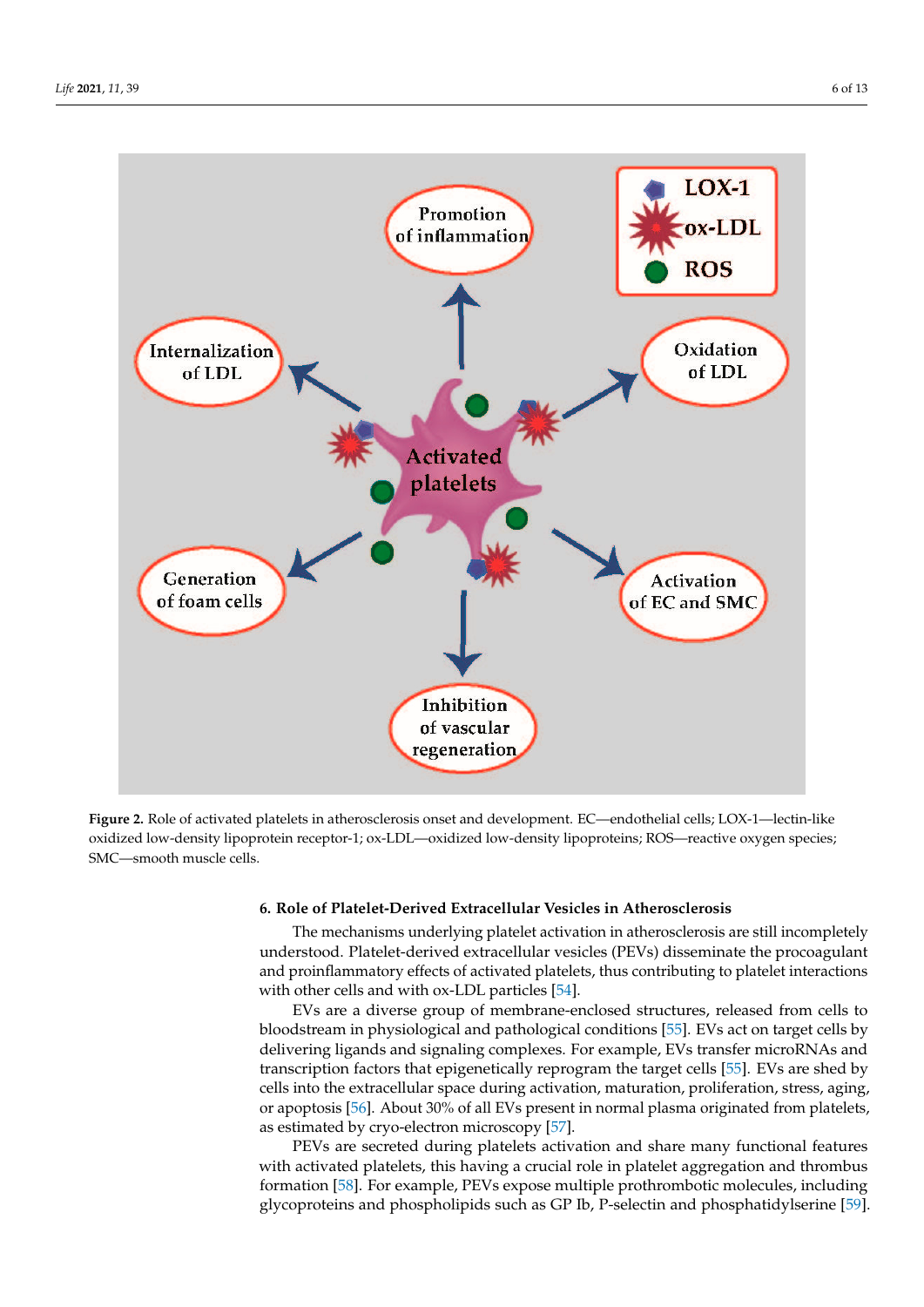Further, PEVs activate platelets, as measured by the expression of platelet activation markers, secretion of soluble P-selectin and platelet aggregation [\[59\]](#page-11-8). Finally, PEVs and other extracellular vesicles accumulate in the lipid core of plaques and thrombi [\[60\]](#page-11-9).

Similarly to platelets, PEVs may carry the CD36 receptor for LDL, resulting in generation of a PEV–LDL complexes [\[59\]](#page-11-8). It was shown that PEVs enhanced platelet ROS production in a CD36- and phosphatidylserine-dependent manner [\[59\]](#page-11-8). The formation of tissue factor-expressing EVs by a monocytic cell line was significantly enhanced in the presence of ox-LDL [\[61\]](#page-11-10). In addition, one clinical study comprising 41 patients with acute coronary syndrome (ACS), 22 patients with unstable angina (UA) and 20 healthy controls showed that elevated plasma concentrations of PEVs in ACS, compared to UA and controls. Among ACS patients, platelet EVs were higher in patients with a high level of ox-LDL, compared to those with low ox-LDL [\[61\]](#page-11-10). In addition, plasma concentrations of PEVs are affected both by antiplatelet drugs [\[62,](#page-11-11)[63\]](#page-11-12) and lipid-lowering drugs (statins) [\[64\]](#page-11-13).

Altogether, the release of PEVs during platelet activation may not only have direct, but also indirect prothrombotic effect via interactions with ox-LDL, and both antiplatelet and lipid-lowering therapies may modulate PEV concentrations.

#### **7. Clinical Implications**

In patients with hypercholesterolemia, the abnormalities in platelet composition and function indicate that circulating lipoproteins in blood influence platelet properties [\[65](#page-11-14)[,66\]](#page-11-15). Hypercholesterolemia is associated with increased platelet reactivity, which is reduced after administration of lipid-lowering therapies [\[67](#page-11-16)[,68\]](#page-11-17). Platelets from hypercholesterolemic patients were found to have a higher potential to oxidize LDL and to promote LDL uptake by macrophages, compared to platelets from healthy donors [\[40\]](#page-10-16). Pharmacological modulation of platelet-LDL interaction via NOX-2, LOX-1 and CD-36 might potentially create new therapeutic opportunities to combat atherosclerosis.

## *7.1. NOX-2*

NOX-2 dependent production of ROS is increased in platelets in presence of ox-LDL. ROS play an important role in platelet activation process. Inhibition of NOX2-derived ROS may represent a novel pathway to inhibit platelet aggregation and eventually thrombus growth [\[9\]](#page-9-8). At the moment, it remains an area of active research.

#### *7.2. LOX-1*

LOX-1 play an important role in ADP-induced activation of fibrinogen receptors, contributing to platelet aggregation and thrombus formation [\[29\]](#page-10-5). There are three main groups of drugs that can inhibit LOX-1.

## 7.2.1. Antihypertensive Agents

Calcium channel blockers (CCB) and angiotensin II receptor blockers (ARB) decrease the progression of atherosclerosis and decrease the incidence of cardiovascular events [\[69\]](#page-11-18). CCB with proven inhibitory effects on LOX-1 include nifedipine, amlodipine and diltiazem [\[70–](#page-11-19)[72\]](#page-11-20). ARB have also been postulated to inhibit LOX-1 expression [\[73\]](#page-11-21).

#### 7.2.2. Hypoglycemic Agents

In chronic hyperglycemia, glucose reacts with proteins to form AGE, which on one hand are ligands for LOX-1, and on the other hand upregulate LOX-1 [\[25\]](#page-10-1). Sulfonylureas, biguanides and peroxisome proliferator-activated receptor-*γ* (PPAR-*γ*) agonists used in patients with diabetes mellitus were demonstrated to decrease LOX-1 expression independent of their hypoglycemic or insulin-sensitizing actions [\[25\]](#page-10-1), thus decreasing the interactions via ox-LDL and LOX-1.

Sodium-glucose co-transporter-2 (SGLT2) inhibitors have recently emerged as a breakthrough therapy in diabetic patients due to substantial improvements in overall and cardiovascular outcomes [\[74\]](#page-11-22). SGLT2 inhibitors dapagliflozin and ipragliflozin were showed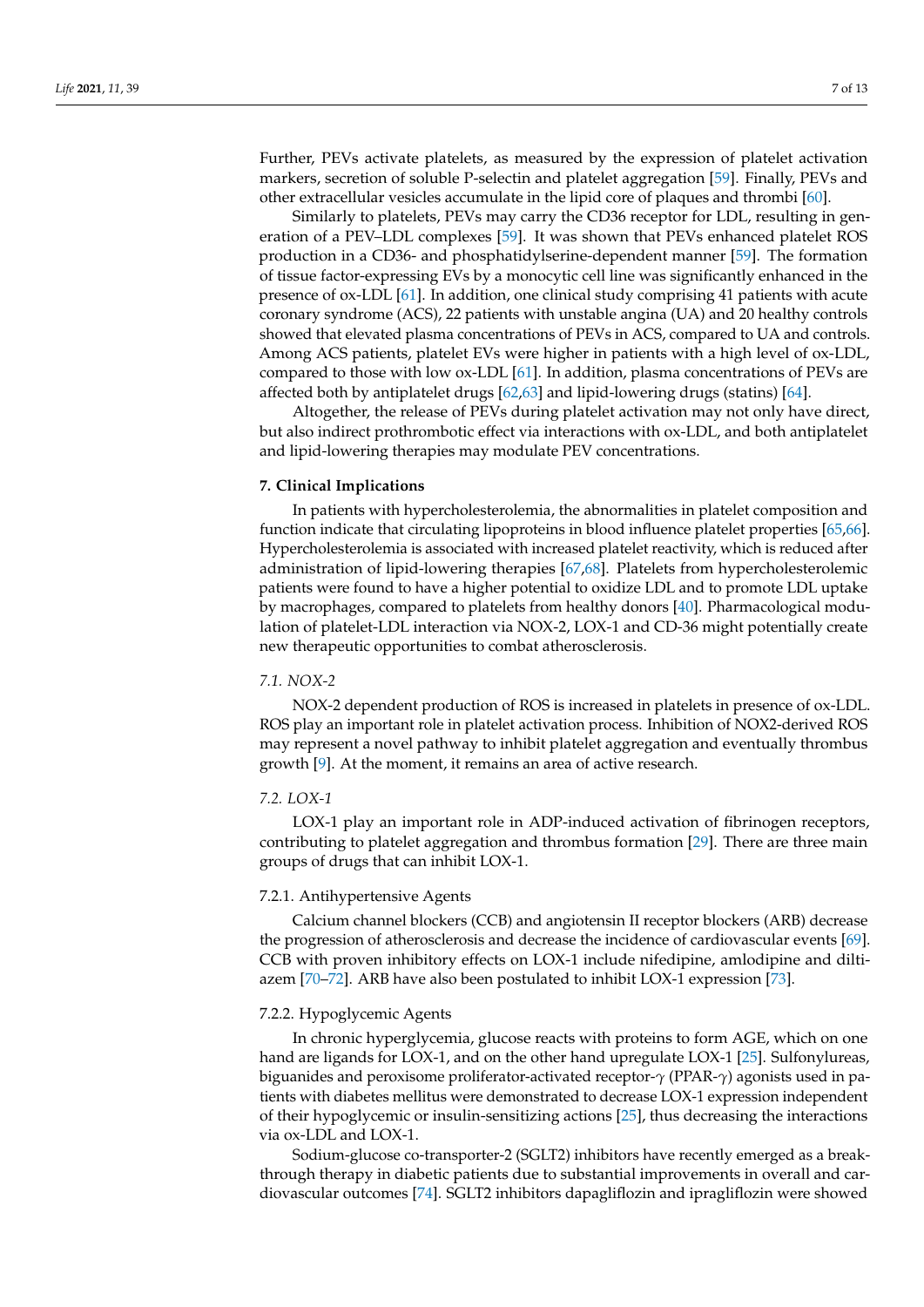to suppress macrophage foam cell formation and normalize expression of LOX-1 receptor gene in a diabetic mouse model [\[75\]](#page-11-23). Moreover, in a recent prospective, randomized study including 126 patients with diabetic nephropathy, dapagliflozin decreased ROS generation and ox-LDL concentration, which was associated with improved outcomes during 1-year observation period [\[76\]](#page-11-24). Hence, the benefits of SGLT2 inhibitors seem to expand far beyond the pure anti-diabetic actions, with ox-LDL being one of their pharmacological targets, potentially underlying favorable clinical outcomes in patients treated with these drugs.

#### 7.2.3. Statins

Anti-inflammatory pleiotropic effects of statins are increasingly recognized as being responsible for the improved outcomes in atherosclerotic patients, including patients after myocardial infarction, stroke and those with peripheral artery disease [\[77\]](#page-11-25). Statins (i) reduce platelet-induced foam cell generation, (ii) promote formation of endothelial cells derived from  $CD34^+$  progenitor cells [\[53\]](#page-11-2), and (iii) enhance plaque stability [\[25\]](#page-10-1). Statins may exert their beneficial effects via downregulation of the LOX-1 expression in vascular lesions [\[25\]](#page-10-1). Indeed, aspirin and pravastatin were showed to synergistically reduce LOX-1 expression on platelets [\[26\]](#page-10-2). Due to these pleiotropic properties, including modulation of the interactions between ox-LDL and platelets, statins are recommended in high cardiovascular risk patients regardless of the serum cholesterol level.

#### *7.3. CD36*

The presence of CD36 on platelets was confirmed by inhibition studies with antibodies directed against the ox-LDL binding domain of CD36 [\[78\]](#page-12-0). CD36 inhibition resulted in a reduction of ox-LDL binding to platelets [\[79\]](#page-12-1). Apolipoprotein E (apoE), in turn, plays an important role in lipid metabolism and clearance. In hyperlipidemic CD36−/−apoE−/<sup>−</sup> mice, the absence of CD36 significantly protected the mice from the hyperlipidemia-related prothrombotic phenotype, when compared to hyperlipidemic apoE<sup>-/-</sup> mice without CD36 deficiency [\[15\]](#page-9-14). Hence, inhibition of CD36 is a potentially promising therapeutic strategy in atherosclerosis. However, CD36 is present on a multiple type of cells, for example platelets, macrophages and monocytes, so that its selective inhibition is challenging.

Ox-LDL-CD36 combination acts via activation of extracellular signal-regulated kinase 5 (ERK5) kinase from mitogen-activated protein kinase (MAPK) kinase family [\[80\]](#page-12-2). ERK5 was recently identified in platelets and showed to function as a redox switch to promote maladaptive platelet signaling during myocardial infarction [\[81\]](#page-12-3). ERK5 pathway is a critical modulator of thrombosis in hyperlipidemic conditions. ERK5 is an effector to integrate the non-classic activation pathway of CD36 signaling into known platelet activation pathways [\[80\]](#page-12-2). ERK5 was activated in platelets by ox-LDL in a CD36-dependent manner and this activation requires generation of specific ROS. Pharmacological inhibition or targeted genetic interruption of CD36/ROS/ERK5 signaling pathway results in decreased platelet activation by ox-LDL ex vivo and ameliorated arterial thrombosis in a hyperlipidemic mouse model [\[80\]](#page-12-2). Hence, inhibition of this pathway might stop the reciprocal loop of platelet activation and LDL oxidation.

The PEV–CD36 complex also activates MAPK signals and contributes to platelet activation. In addition, PEVs aggravate oxidative stress in a CD36- and phosphatidylserinedependent manner. It was observed that PEV concentrations are reduced in patients treated with P2Y12 antagonists, statins and eicosapentaenoic acid [\[82](#page-12-4)[,83\]](#page-12-5). Hence, both PEVs and CD36 are potential targets to hamper the development and progression of atherosclerosis.

#### **8. Ox-LDL as a Biomarker in Cardiovascular Disease**

High concentration of ox-LDL in vascular wall may be associated with higher risk of future plaque rupture, potentially making ox-LDL an important marker of the 'vulnerable plaque', as well as offering opportunities for diagnostic imaging and the targeted delivery of therapeutic agents [\[84\]](#page-12-6). LDL concentrations are a well-established circulating biomarker reflecting general cardiovascular risk and a therapeutic target in patients with atheroscle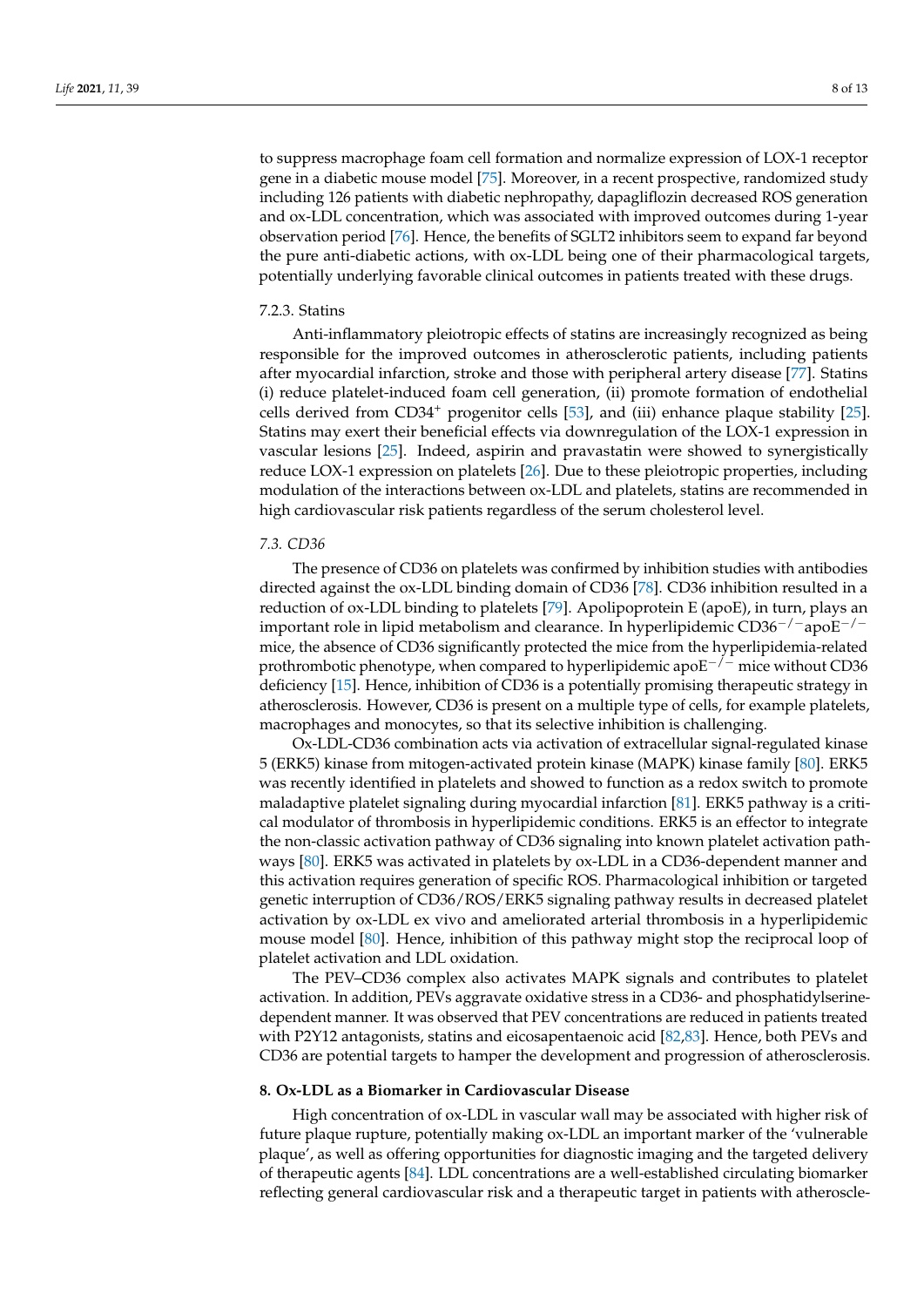rosis. However, there is still scope for more specific biomarkers with pathophysiological relevance to improve the clinical risk prediction of cardiovascular events [\[85\]](#page-12-7). Elevated ox-LDL levels or PEVs concentrations may prove to be more causally-associated with cardiovascular events than LDL due to their central role in atherosclerotic plaque biology [\[48\]](#page-10-24). Considering this, oxLDL and PEVs may have a clinical potential to improve risk prediction beyond LDL. A recent meta-analysis revealed that elevated ox-LDL levels is associated with an increased risk of CVD events [\[86\]](#page-12-8). In turn, recent studies also showed that PEVs

#### **9. Conclusions**

Platelets and ox-LDL interactions play a key role in atherosclerosis development and progression due to (i) the presence of LDL-binding sites on platelets, (ii) generation of ox-LDL by platelets and (iii) targeting platelet by ox-LDL. The ability to understand and modulate mechanisms governing these interactions may offer new treatment strategies for atherosclerosis prevention. At the moment, the interactions between ox-LDL and platelets may be alleviated using three major groups of drugs: antihypertensive agents, antihyperglycemic agents and statins. However, since CD36 and LOX-1 are molecules in atherosclerosis development and progression, their pharmacological inhibition would be an exciting and promising avenue in developing therapeutic agents to alleviate or even reverse the atherosclerotic plaque formation. Modulation of proinflammatory and prothrombotic properties of PEVs-ox-LDL interactions are another potential future therapeutic option. Further research on the interactions between platelets and ox-LDL is urgently needed to optimize primary and secondary prevention of atherosclerosis.

**Author Contributions:** Conceptualization, A.G., S.R., K.J.F.; methodology, A.G., S.R.; literature investigation, S.R., Ł.S.; resources, A.G., S.R. and K.J.F.; writing—original draft preparation, S.R., A.G.; writing—review and editing, A.G., Ł.S., K.J.F.; supervision, Ł.S., K.J.F.; funding acquisition, A.G., K.J.F. All authors have read and agreed to the published version of the manuscript.

**Funding:** This research received no external funding.

**Conflicts of Interest:** The authors declare no conflict of interest.

are promising biomarkers of platelet activation in atherosclerosis.

# **Abbreviations**

| ACS        | acute coronary syndrome                                 |
|------------|---------------------------------------------------------|
| ADP        | adenosine diphosphate                                   |
| AGE        | advanced glycation end products                         |
| apoE       | apolipoprotein E                                        |
| ARB        | angiotensin II receptor blockers                        |
| cAMP       | cyclic adenosine monophosphate                          |
| <b>CCB</b> | calcium channel blockers                                |
| CD         | cluster of differentiation                              |
| COX        | cyclooxygenase                                          |
| EC.        | Endothelial cells                                       |
| ERK5       | extracellular signal-regulated kinase 5                 |
| EVs        | extracellular vesicles                                  |
| GP         | glycoprotein                                            |
| $H_2O_2$   | hydrogen peroxide                                       |
| HDL        | high density lipoproteins                               |
| ICAM-1     | intercellular adhesion molecule 1                       |
| LDL        | low-density lipoproteins                                |
| LOX1       | lectin-like oxidized low-density lipoprotein receptor-1 |
| MAPK       | mitogen-activated protein kinase                        |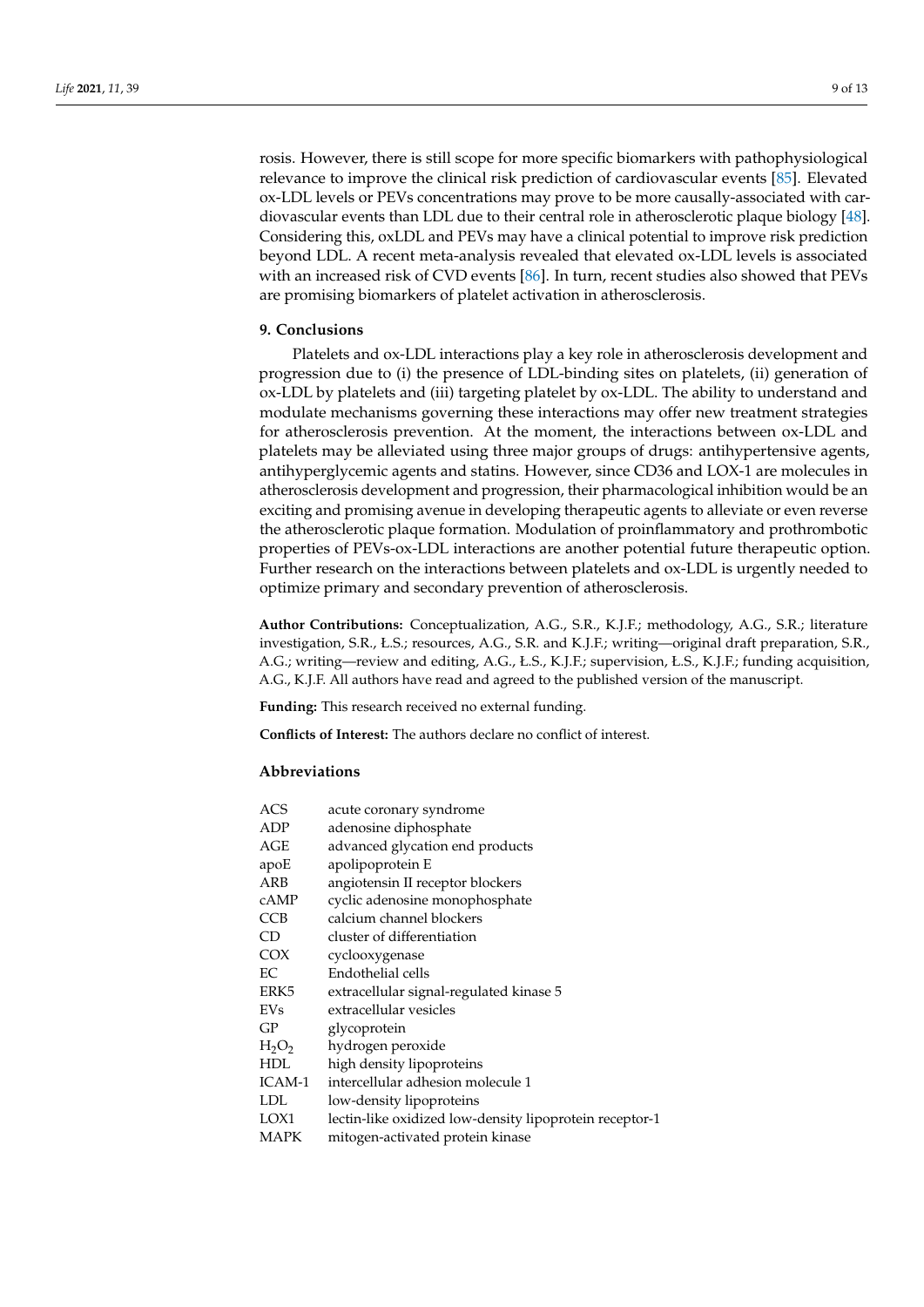| NO             | nitric oxide                                         |
|----------------|------------------------------------------------------|
| NOX            | nicotinamide adenine dinucleotide phosphate oxidase  |
| oxLDL          | oxidized low-density lipoproteins                    |
| PEVs           | Platelet-derived extracellular vesicles              |
| PPAR- $\gamma$ | peroxisome proliferator-activated receptor- $\gamma$ |
| ROS            | reactive oxygen species                              |
| SGLT2          | sodium-glucose co-transporter-2                      |
| SMC            | smooth muscle cells                                  |
| SR             | scavenger receptors                                  |
| UA             | unstable angina                                      |
| XO             | xanthine oxidase                                     |
|                |                                                      |

#### **References**

- <span id="page-9-0"></span>1. Barquera, S.; Pedroza-Tobias, A.; Medina, C.; Hernández-Barrera, L.; Bibbins-Domingo, K.; Lozano, R.; Moran, A.E. Global overview of the epidemiology of atherosclerotic cardiovascular disease. *Arch. Med. Res.* **2015**, *46*, 328–338. [\[CrossRef\]](http://doi.org/10.1016/j.arcmed.2015.06.006) [\[PubMed\]](http://www.ncbi.nlm.nih.gov/pubmed/26135634)
- <span id="page-9-1"></span>2. Mozaffarian, D.; Benjamin, E.J.; Go, A.S.; Arnett, D.K.; Blaha, M.J.; Cushman, M.; De Ferranti, S.; Després, J.-P.; Fullerton, H.J.; Howard, V.J.; et al. Executive summary: Heart disease and stroke statistics—2015 update: A report from the American Heart Association. *Circulation* **2015**, *131*, 434–441. [\[CrossRef\]](http://doi.org/10.1161/CIR.0000000000000157)
- <span id="page-9-2"></span>3. Alfarisi, H.A.H.; Mohamed, Z.B.H.; Ibrahim, M. Bin Basic pathogenic mechanisms of atherosclerosis. *Egypt. J. Basic Appl. Sci.* **2020**, *7*, 116–125.
- <span id="page-9-3"></span>4. Davignon, J.; Ganz, P. Role of endothelial dysfunction in atherosclerosis. *Circulation* **2004**, *109*, 3–27. [\[CrossRef\]](http://doi.org/10.1161/01.CIR.0000131515.03336.f8) [\[PubMed\]](http://www.ncbi.nlm.nih.gov/pubmed/15198963)
- <span id="page-9-4"></span>5. Badimón, L.; Vilahur, G.; Padró, T. Lipoproteinas, plaquetas y aterotrombosis. *Rev. Esp. Cardiol.* **2009**, *62*, 1161–1178. [\[CrossRef\]](http://doi.org/10.1016/S0300-8932(09)72385-1)
- <span id="page-9-5"></span>6. Fuentes, Q.E.; Fuentes, Q.F.; Andrés, V.; Pello, O.M.; de Mora, J.F.; Palomo, G.I. Role of platelets as mediators that link inflammation and thrombosis in atherosclerosis. *Platelets* **2013**, *24*, 255–262. [\[CrossRef\]](http://doi.org/10.3109/09537104.2012.690113)
- <span id="page-9-6"></span>7. Daub, K.; Seizer, P.; Stellos, K.; Krämer, B.F.; Bigalke, B.; Schaller, M.; Fateh-Moghadam, S.; Gawaz, M.; Lindemann, S. Oxidized LDL-activated platelets induce vascular inflammation. *Semin. Thromb. Hemost.* **2010**, *36*, 146–156. [\[CrossRef\]](http://doi.org/10.1055/s-0030-1251498)
- <span id="page-9-7"></span>8. Pirillo, A.; Norata, G.D.; Catapano, A.L. LOX-1, OxLDL, and atherosclerosis. *Mediat. Inflamm.* **2013**, *2013*, 152786. [\[CrossRef\]](http://doi.org/10.1155/2013/152786)
- <span id="page-9-8"></span>9. Carnevale, R.; Bartimoccia, S.; Nocella, C.; Di Santo, S.; Loffredo, L.; Illuminati, G.; Lombardi, E.; Boz, V.; Del Ben, M.; De Marco, L.; et al. LDL oxidation by platelets propagates platelet activation via an oxidative stress-mediated mechanism. *Atherosclerosis* **2014**, *237*, 108–116. [\[CrossRef\]](http://doi.org/10.1016/j.atherosclerosis.2014.08.041)
- <span id="page-9-9"></span>10. Levitan, I.; Volkov, S.; Subbaiah, P.V. Oxidized LDL: Diversity, patterns of recognition, and pathophysiology. *Antioxid. Redox Signal.* **2010**, *13*, 39–75. [\[CrossRef\]](http://doi.org/10.1089/ars.2009.2733)
- <span id="page-9-10"></span>11. Garraud, O.; Cognasse, F. Are platelets cells? And if yes, are they immune cells? *Front. Immunol.* **2015**, *6*, 70. [\[CrossRef\]](http://doi.org/10.3389/fimmu.2015.00070) [\[PubMed\]](http://www.ncbi.nlm.nih.gov/pubmed/25750642)
- <span id="page-9-11"></span>12. Parthasarathy, S.; Raghavamenon, A.; Garelnabi, M.O.; Santanam, N. Oxidized low-density lipoprotein. In *Free Radicals and Antioxidant Protocols*; Springer: Berlin/Heidelberg, Germany, 2010; pp. 403–417.
- <span id="page-9-12"></span>13. Chen, M.; Kakutani, M.; Naruko, T.; Ueda, M.; Narumiya, S.; Masaki, T.; Sawamura, T. Activation-dependent surface expression of LOX-1 in human platelets. *Biochem. Biophys. Res. Commun.* **2001**, *282*, 153–158. [\[CrossRef\]](http://doi.org/10.1006/bbrc.2001.4516) [\[PubMed\]](http://www.ncbi.nlm.nih.gov/pubmed/11263985)
- <span id="page-9-13"></span>14. Chen, K.; Febbraio, M.; Li, W.; Silverstein, R.L. A specific CD36-dependent signaling pathway is required for platelet activation by oxidized low-density lipoprotein. *Circ. Res.* **2008**, *102*, 1512–1519. [\[CrossRef\]](http://doi.org/10.1161/CIRCRESAHA.108.172064) [\[PubMed\]](http://www.ncbi.nlm.nih.gov/pubmed/18497330)
- <span id="page-9-14"></span>15. Podrez, E.A.; Byzova, T.V.; Febbraio, M.; Salomon, R.G.; Ma, Y.; Valiyaveettil, M.; Poliakov, E.; Sun, M.; Finton, P.J.; Curtis, B.R.; et al. Platelet CD36 links hyperlipidemia, oxidant stress and a prothrombotic phenotype. *Nat. Med.* **2007**, *13*, 1086–1095. [\[CrossRef\]](http://doi.org/10.1038/nm1626)
- <span id="page-9-15"></span>16. Siegel-Axel, D.; Daub, K.; Seizer, P.; Lindemann, S.; Gawaz, M. Platelet lipoprotein interplay: Trigger of foam cell formation and driver of atherosclerosis. *Cardiovasc. Res.* **2008**, *78*, 8–17. [\[CrossRef\]](http://doi.org/10.1093/cvr/cvn015)
- <span id="page-9-16"></span>17. Calvo, D.; Dopazo, J.; Vega, M.A. The CD36, CLA-1 (CD36L1), and LIMPII (CD36L2) gene family: Cellular distribution, chromosomal location, and genetic evolution. *Genomics* **1995**, *25*, 100–106. [\[CrossRef\]](http://doi.org/10.1016/0888-7543(95)80114-2)
- <span id="page-9-17"></span>18. Ashraf, M.Z.; Sahu, A. Scavenger receptors: A key player in cardiovascular diseases. *Biomol. Concepts* **2012**, *3*, 371–380. [\[CrossRef\]](http://doi.org/10.1515/bmc-2012-0003)
- <span id="page-9-18"></span>19. Plüddemann, A.; Neyen, C.; Gordon, S. Macrophage scavenger receptors and host-derived ligands. *Methods* **2007**, *43*, 207–217. [\[CrossRef\]](http://doi.org/10.1016/j.ymeth.2007.06.004)
- <span id="page-9-19"></span>20. Krieger, M. The other side of scavenger receptors: Pattern recognition for host defense. *Curr. Opin. Lipidol.* **1997**, *8*, 275–280. [\[CrossRef\]](http://doi.org/10.1097/00041433-199710000-00006)
- <span id="page-9-20"></span>21. Park, Y.M. CD36, a scavenger receptor implicated in atherosclerosis. *Exp. Mol. Med.* **2014**, *46*, e99. [\[CrossRef\]](http://doi.org/10.1038/emm.2014.38)
- <span id="page-9-21"></span>22. Ghosh, A.; Murugesan, G.; Chen, K.; Zhang, L.; Wang, Q.; Febbraio, M.; Anselmo, R.M.; Marchant, K.; Barnard, J.; Silverstein, R.L. Platelet CD36 surface expression levels affect functional responses to oxidized LDL and are associated with inheritance of specific genetic polymorphisms. *Blood* **2011**, *117*, 6355–6366. [\[CrossRef\]](http://doi.org/10.1182/blood-2011-02-338582) [\[PubMed\]](http://www.ncbi.nlm.nih.gov/pubmed/21478428)
- <span id="page-9-22"></span>23. Chen, K.; Li, W.; Major, J.; Rahaman, S.O.; Febbraio, M.; Silverstein, R.L. Vav guanine nucleotide exchange factors link hyperlipidemia and a prothrombotic state. *Blood J. Am. Soc. Hematol.* **2011**, *117*, 5744–5750. [\[CrossRef\]](http://doi.org/10.1182/blood-2009-01-201970) [\[PubMed\]](http://www.ncbi.nlm.nih.gov/pubmed/21427288)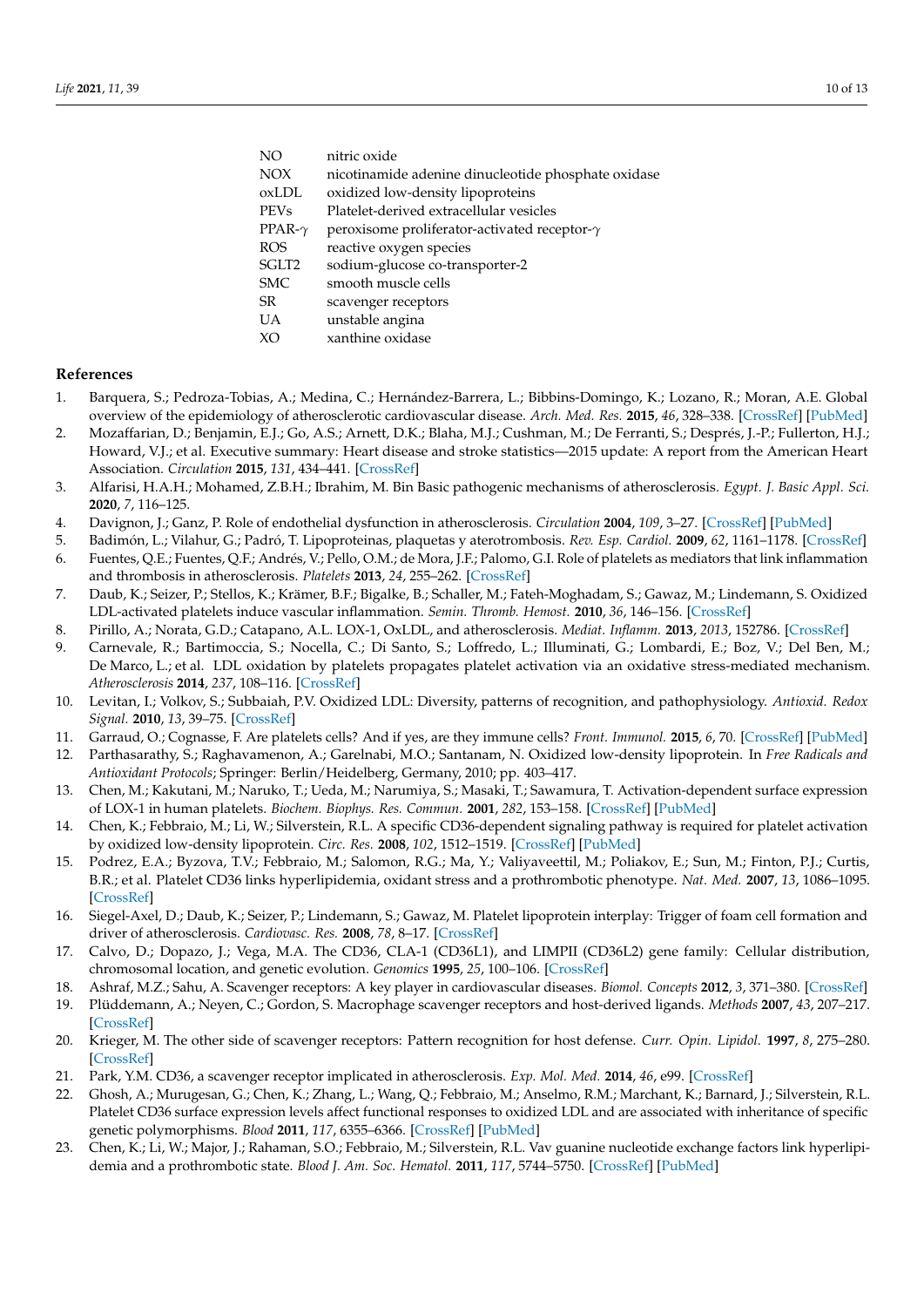- <span id="page-10-0"></span>24. Badrnya, S.; Schrottmaier, W.C.; Kral, J.B.; Yaiw, K.-C.; Volf, I.; Schabbauer, G.; Söderberg-Nauclér, C.; Assinger, A. Platelets Mediate Oxidized Low-Density Lipoprotein–Induced Monocyte Extravasation and Foam Cell Formation. *Arterioscler. Thromb. Vasc. Biol.* **2014**, *34*, 571–580. [\[CrossRef\]](http://doi.org/10.1161/ATVBAHA.113.302919) [\[PubMed\]](http://www.ncbi.nlm.nih.gov/pubmed/24371083)
- <span id="page-10-1"></span>25. Xu, S.; Ogura, S.; Chen, J.; Little, P.J.; Moss, J.; Liu, P. LOX-1 in atherosclerosis: Biological functions and pharmacological modifiers. *Cell. Mol. Life Sci.* **2013**, *70*, 2859–2872. [\[CrossRef\]](http://doi.org/10.1007/s00018-012-1194-z) [\[PubMed\]](http://www.ncbi.nlm.nih.gov/pubmed/23124189)
- <span id="page-10-2"></span>26. Kattoor, A.J.; Kanuri, S.H.; Mehta, J.L. Role of Ox-LDL and LOX-1 in Atherogenesis. *Curr. Med. Chem.* **2019**, *26*, 1693–1700. [\[CrossRef\]](http://doi.org/10.2174/0929867325666180508100950)
- <span id="page-10-3"></span>27. Kattoor, A.J.; Goel, A.; Mehta, J.L. LOX-1: Regulation, signaling and its role in atherosclerosis. *Antioxidants* **2019**, *8*, 218. [\[CrossRef\]](http://doi.org/10.3390/antiox8070218)
- <span id="page-10-4"></span>28. Mattaliano, M.D.; Huard, C.; Cao, W.; Hill, A.A.; Zhong, W.; Martinez, R.V.; Harnish, D.C.; Paulsen, J.E.; Shih, H.H. LOX-1 dependent transcriptional regulation in response to oxidized LDL treatment of human aortic endothelial cells. *Am. J. Physiol. Physiol.* **2009**, *296*, C1329–C1337. [\[CrossRef\]](http://doi.org/10.1152/ajpcell.00513.2008)
- <span id="page-10-5"></span>29. Marwali, M.R.; Hu, C.-P.; Mohandas, B.; Dandapat, A.; Deonikar, P.; Chen, J.; Cawich, I.; Sawamura, T.; Kavdia, M.; Mehta, J.L. Modulation of ADP-induced platelet activation by aspirin and pravastatin: Role of lectin-like oxidized low-density lipoprotein receptor-1, nitric oxide, oxidative stress, and inside-out integrin signaling. *J. Pharmacol. Exp. Ther.* **2007**, *322*, 1324–1332. [\[CrossRef\]](http://doi.org/10.1124/jpet.107.122853)
- <span id="page-10-6"></span>30. Jäger, B.; Piackova, E.; Haller, P.M.; Andric, T.; Kahl, B.; Christ, G.; Geppert, A.; Wojta, J.; Huber, K. Increased platelet reactivity in dyslipidemic patients with coronary artery disease on dual anti-platelet therapy. *Arch. Med. Sci. AMS* **2019**, *15*, 65. [\[CrossRef\]](http://doi.org/10.5114/aoms.2018.81035)
- <span id="page-10-7"></span>31. Chen, X.; Xun, K.; Wu, Q.; Zhang, T.; Shi, J.; Du, G. Oxidized low density lipoprotein receptor-1 mediates oxidized low density lipoprotein-induced apoptosis in human umbilical vein endothelial cells: Role of reactive oxygen species. *Vascul. Pharmacol.* **2007**, *47*, 1–9. [\[CrossRef\]](http://doi.org/10.1016/j.vph.2007.01.004)
- <span id="page-10-8"></span>32. Bae, Y.S.; Oh, H.; Rhee, S.G.; Do Yoo, Y. Regulation of reactive oxygen species generation in cell signaling. *Mol. Cells* **2011**, *32*, 491–509. [\[CrossRef\]](http://doi.org/10.1007/s10059-011-0276-3) [\[PubMed\]](http://www.ncbi.nlm.nih.gov/pubmed/22207195)
- <span id="page-10-9"></span>33. Wachowicz, B.; Olas, B.; Zbikowska, H.M.; Buczyński, A. Generation of reactive oxygen species in blood platelets. Platelets 2002, *13*, 175–182. [\[CrossRef\]](http://doi.org/10.1080/09533710022149395) [\[PubMed\]](http://www.ncbi.nlm.nih.gov/pubmed/12180500)
- <span id="page-10-10"></span>34. Qiao, J.; Arthur, J.F.; Gardiner, E.E.; Andrews, R.K.; Zeng, L.; Xu, K. Regulation of platelet activation and thrombus formation by reactive oxygen species. *Redox Biol.* **2018**, *14*, 126–130. [\[CrossRef\]](http://doi.org/10.1016/j.redox.2017.08.021) [\[PubMed\]](http://www.ncbi.nlm.nih.gov/pubmed/28888895)
- <span id="page-10-11"></span>35. Hedin, H.L.M.; Fowler, C.J. Further studies of the effects of diamide and hydrogen peroxide on calcium signaling in the human platelet. *Methods Find. Exp. Clin. Pharmacol.* **1999**, *21*, 321–326. [\[CrossRef\]](http://doi.org/10.1358/mf.1999.21.5.541908) [\[PubMed\]](http://www.ncbi.nlm.nih.gov/pubmed/10420386)
- <span id="page-10-12"></span>36. Pignatelli, P.; Pulcinelli, F.M.; Lenti, L.; Paolo Gazzaniga, P.; Violi, F. Hydrogen peroxide is involved in collagen-induced platelet activation. *Blood J. Am. Soc. Hematol.* **1998**, *91*, 484–490.
- <span id="page-10-13"></span>37. Masselli, E.; Pozzi, G.; Vaccarezza, M.; Mirandola, P.; Galli, D.; Vitale, M.; Carubbi, C.; Gobbi, G. ROS in platelet biology: Functional aspects and methodological insights. *Int. J. Mol. Sci.* **2020**, *21*, 4866. [\[CrossRef\]](http://doi.org/10.3390/ijms21144866)
- <span id="page-10-14"></span>38. Fuentes, E.; Gibbins, J.M.; Holbrook, L.M.; Palomo, I. NADPH oxidase 2 (NOX<sub>2</sub>): A key target of oxidative stress-mediated platelet activation and thrombosis. *Trends Cardiovasc. Med.* **2018**, *28*, 429–434. [\[CrossRef\]](http://doi.org/10.1016/j.tcm.2018.03.001)
- <span id="page-10-15"></span>39. Pignatelli, P.; Sanguigni, V.; Lenti, L.; Ferro, D.; Finocchi, A.; Rossi, P.; Violi, F. gp91phox-dependent expression of platelet CD40 ligand. *Circulation* **2004**, *110*, 1326–1329. [\[CrossRef\]](http://doi.org/10.1161/01.CIR.0000134963.77201.55)
- <span id="page-10-16"></span>40. Carnevale, R.; Pignatelli, P.; Lend, L.; Buchetti, B.; Sanguigni, V.; Di Santo, S.; Violi, F. LDL are oxidatively modified by platelets via GP91phox and accumulate in human monocytesLDL are oxidatively modified by platelets via GP91phox and accumulate in human monocytes. *FASEB J.* **2007**, *21*, 927–934. [\[CrossRef\]](http://doi.org/10.1096/fj.06-6908com)
- <span id="page-10-17"></span>41. Gawaz, M.; Brand, K.; Dickfeld, T.; Pogatsa-Murray, G.; Page, S.; Bogner, C.; Koch, W.; Schömig, A.; Neumann, F.-J. Platelets induce alterations of chemotactic and adhesive properties of endothelial cells mediated through an interleukin-1-dependent mechanism. Implications for atherogenesis. *Atherosclerosis* **2000**, *148*, 75–85. [\[CrossRef\]](http://doi.org/10.1016/S0021-9150(99)00241-5)
- <span id="page-10-18"></span>42. Engelmann, B.; Kögl, C.; Kulschar, R.; Schaipp, B. Transfer of phosphatidylcholine, phosphatidylethanolamine and sphingomyelin from low-and high-density lipoprotein to human platelets. *Biochem. J.* **1996**, *315*, 781–789. [\[CrossRef\]](http://doi.org/10.1042/bj3150781) [\[PubMed\]](http://www.ncbi.nlm.nih.gov/pubmed/8645158)
- <span id="page-10-19"></span>43. Marcus, A.J.; Silk, S.T.; Safier, L.B.; Ullman, H.L. Superoxide production and reducing activity in human platelets. *J. Clin. Investig.* **1977**, *59*, 149–158. [\[CrossRef\]](http://doi.org/10.1172/JCI108613) [\[PubMed\]](http://www.ncbi.nlm.nih.gov/pubmed/187622)
- <span id="page-10-20"></span>44. Miyazaki, A.; Uehara, T.; Usami, Y.; Ishimine, N.; Sugano, M.; Tozuka, M. Highly oxidized low-density lipoprotein does not facilitate platelet aggregation. *J. Int. Med. Res.* **2020**, *48*, 0300060520958960. Available online: [https://www.ncbi.nlm.nih.gov/](https://www.ncbi.nlm.nih.gov/pmc/articles/PMC7607141/) [pmc/articles/PMC7607141/](https://www.ncbi.nlm.nih.gov/pmc/articles/PMC7607141/) (accessed on 11 January 2021). [\[CrossRef\]](http://doi.org/10.1177/0300060520958960) [\[PubMed\]](http://www.ncbi.nlm.nih.gov/pubmed/33100088)
- <span id="page-10-21"></span>45. Resmi, K.R.; Krishnan, L.K. Protease action and generation of β-thromboglobulin-like protein followed by platelet activation. *Thromb. Res.* **2002**, *107*, 23–29. [\[CrossRef\]](http://doi.org/10.1016/S0049-3848(02)00154-8)
- <span id="page-10-22"></span>46. Ruggeri, Z.M. Platelets in atherothrombosis. *Nat. Med.* **2002**, *8*, 1227–1234. [\[CrossRef\]](http://doi.org/10.1038/nm1102-1227) [\[PubMed\]](http://www.ncbi.nlm.nih.gov/pubmed/12411949)
- <span id="page-10-23"></span>47. Gawaz, M.; Langer, H.; May, A.E. Platelets in inflammation and atherogenesis. *J. Clin. Investig.* **2005**, *115*, 3378–3384. [\[CrossRef\]](http://doi.org/10.1172/JCI27196)
- <span id="page-10-24"></span>Hartley, A.; Haskard, D.; Khamis, R. Oxidized LDL and anti-oxidized LDL antibodies in atherosclerosis—Novel insights and future directions in diagnosis and therapy. *Trends Cardiovasc. Med.* **2019**, *29*, 22–26. [\[CrossRef\]](http://doi.org/10.1016/j.tcm.2018.05.010)
- <span id="page-10-25"></span>49. Di Pietro, N.; Formoso, G.; Pandolfi, A. Physiology and pathophysiology of oxLDL uptake by vascular wall cells in atherosclerosis. *Vascul. Pharmacol.* **2016**, *84*, 1–7. [\[CrossRef\]](http://doi.org/10.1016/j.vph.2016.05.013)
- <span id="page-10-26"></span>50. Gawaz, M. Role of platelets in coronary thrombosis and reperfusion of ischemic myocardium. *Cardiovasc. Res.* **2004**, *61*, 498–511. [\[CrossRef\]](http://doi.org/10.1016/j.cardiores.2003.11.036)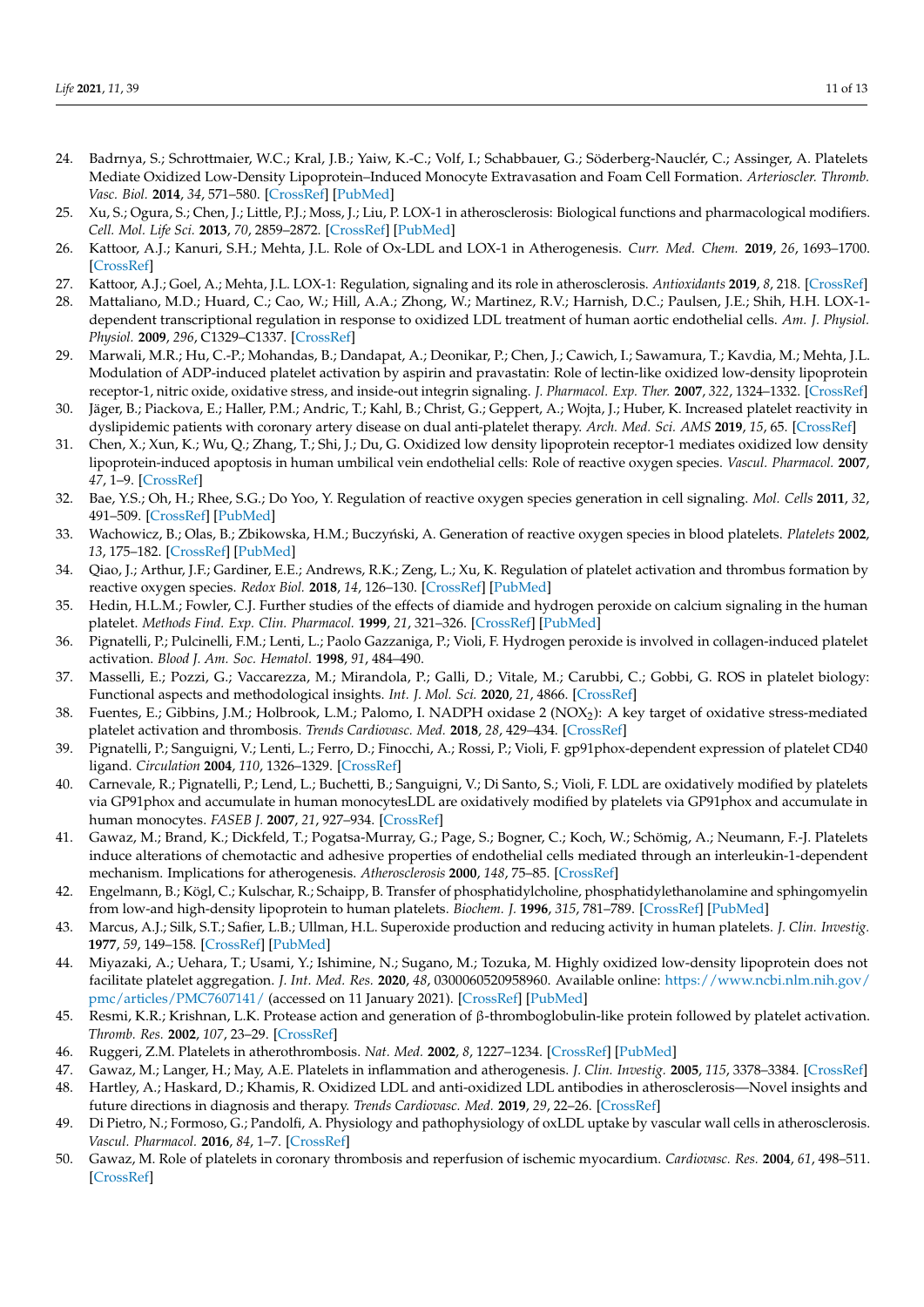- <span id="page-11-0"></span>51. Ma, F.X.; Zhou, B.; Chen, Z.; Ren, Q.; Lu, S.H.; Sawamura, T.; Han, Z.C. Oxidized low density lipoprotein impairs endothelial progenitor cells by regulation of endothelial nitric oxide synthase. *J. Lipid Res.* **2006**, *47*, 1227–1237. [\[CrossRef\]](http://doi.org/10.1194/jlr.M500507-JLR200)
- <span id="page-11-1"></span>52. Shashkin, P.; Dragulev, B.; Ley, K. Macrophage differentiation to foam cells. *Curr. Pharm. Des.* **2005**, *11*, 3061–3072. [\[CrossRef\]](http://doi.org/10.2174/1381612054865064) [\[PubMed\]](http://www.ncbi.nlm.nih.gov/pubmed/16178764)
- <span id="page-11-2"></span>53. Daub, K.; Langer, H.; Seizer, P.; Stellos, K.; May, A.E.; Goyal, P.; Bigalke, B.; Schönberger, T.; Geisler, T.; Siegel-Axel, D.; et al. Platelets induce differentiation of human CD34+ progenitor cells into foam cells and endothelial cells. *FASEB J.* **2006**, *20*, 2559–2561. [\[CrossRef\]](http://doi.org/10.1096/fj.06-6265fje) [\[PubMed\]](http://www.ncbi.nlm.nih.gov/pubmed/17077283)
- <span id="page-11-3"></span>54. Gasecka, A.; Nieuwland, R.; Siljander, P.R.-M. Platelet-derived extracellular vesicles. In *Platelets*; Elsevier: London, UK, 2019; pp. 401–416.
- <span id="page-11-4"></span>55. Zmigrodzka, M.; Witkowska-Piłaszewicz, O.; Winnicka, A. Platelets Extracellular Vesicles as Regulators of Cancer Progression— ˙ An Updated Perspective. *Int. J. Mol. Sci.* **2020**, *21*, 5195. [\[CrossRef\]](http://doi.org/10.3390/ijms21155195)
- <span id="page-11-5"></span>56. Stahl, P.D.; Raposo, G. Extracellular vesicles: Exosomes and microvesicles, integrators of homeostasis. *Physiology* **2019**, *34*, 169–177. [\[CrossRef\]](http://doi.org/10.1152/physiol.00045.2018) [\[PubMed\]](http://www.ncbi.nlm.nih.gov/pubmed/30968753)
- <span id="page-11-6"></span>57. Hunter, M.P.; Ismail, N.; Zhang, X.; Aguda, B.D.; Lee, E.J.; Yu, L.; Xiao, T.; Schafer, J.; Lee, M.-L.T.; Schmittgen, T.D.; et al. Detection of microRNA expression in human peripheral blood microvesicles. *PLoS ONE* **2008**, *3*, e3694. [\[CrossRef\]](http://doi.org/10.1371/journal.pone.0003694)
- <span id="page-11-7"></span>58. van der Pol, E.; Harrison, P. From platelet dust to gold dust: Physiological importance and detection of platelet microvesicles. *Platelets* **2017**, *28*, 211–213. [\[CrossRef\]](http://doi.org/10.1080/09537104.2017.1282781)
- <span id="page-11-8"></span>59. Wang, H.; Wang, Z.-H.; Kong, J.; Yang, M.-Y.; Jiang, G.-H.; Wang, X.-P.; Zhong, M.; Zhang, Y.; Deng, J.-T.; Zhang, W. Oxidized low-density lipoprotein-dependent platelet-derived microvesicles trigger procoagulant effects and amplify oxidative stress. *Mol. Med.* **2012**, *18*, 159–166. [\[CrossRef\]](http://doi.org/10.2119/molmed.2011.00295)
- <span id="page-11-9"></span>60. Leroyer, A.S.; Tedgui, A.; Boulanger, C.M. Role of microparticles in atherothrombosis. *J. Intern. Med.* **2008**, *263*, 528–537. [\[CrossRef\]](http://doi.org/10.1111/j.1365-2796.2008.01957.x)
- <span id="page-11-10"></span>61. Matsumoto, N.; Nomura, S.; Kamihata, H.; Kimura, Y.; Iwasaka, T. Increased level of oxidized LDL-dependent monocytederived microparticles in acute coronary syndrome. *Thromb. Haemost.* **2004**, *91*, 146–154. [\[CrossRef\]](http://doi.org/10.1160/TH03-04-0247)
- <span id="page-11-11"></span>62. Gasecka, A.; Nieuwland, R.; Budnik, M.; Dignat-George, F.; Eyileten, C.; Harrison, P.; Lacroix, R.; Leroyer, A.; Opolski, G.; Pluta, K.; et al. Ticagrelor attenuates the increase of extracellular vesicle concentrations in plasma after acute myocardial infarction compared to clopidogrel. *J. Thromb. Haemost.* **2020**, *18*, 609–623. [\[CrossRef\]](http://doi.org/10.1111/jth.14689)
- <span id="page-11-12"></span>63. Gasecka, A.; Nieuwland, R.; van der Pol, E.; Hajji, N.; Cwiek, A.; Pluta, K.; Konwerski Michałand Filipiak, K.J. P2Y12 antagonist ´ ticagrelor inhibits the release of procoagulant extracellular vesicles from activated platelets: Preliminary results. *Cardiol. J.* **2019**, *26*, 782–789. [\[CrossRef\]](http://doi.org/10.5603/CJ.a2018.0045) [\[PubMed\]](http://www.ncbi.nlm.nih.gov/pubmed/29671861)
- <span id="page-11-13"></span>64. Suades, R.; Padro, T.; Alonso, R.; Mata, P.; Badimon, L. Lipid-lowering therapy with statins reduces microparticle shedding from endothelium, platelets and inflammatory cells. *Thromb. Haemost.* **2013**, *110*, 366–377. [\[CrossRef\]](http://doi.org/10.1160/TH13-03-0238) [\[PubMed\]](http://www.ncbi.nlm.nih.gov/pubmed/23740299)
- <span id="page-11-14"></span>65. Ferroni, P.; Basili, S.; Santilli, F.; Davi, G. Low-density lipoprotein-lowering medication and platelet function. *Pathophysiol. Haemost. Thromb.* **2006**, *35*, 346–354. [\[CrossRef\]](http://doi.org/10.1159/000093226)
- <span id="page-11-15"></span>66. Elisaf, M.; Karabina, S.A.P.; Bairaktari, E.; Goudevenos, J.A.; Siamopoulos, K.C.; Tselepis, A.D. Increased platelet reactivity to the aggregatory effect of platelet activating factor, in vitro, in patients with heterozygous familial hypercholesterolaemia. *Platelets* **1999**, *10*, 124–131. [\[CrossRef\]](http://doi.org/10.1080/09537109909169174) [\[PubMed\]](http://www.ncbi.nlm.nih.gov/pubmed/16801081)
- <span id="page-11-16"></span>67. Aviram, M.; Brook, J.G. Platelet activation by plasma lipoproteins. *Prog. Cardiovasc. Dis.* **1987**, *30*, 61–72. [\[CrossRef\]](http://doi.org/10.1016/0033-0620(87)90011-9)
- <span id="page-11-17"></span>68. Betteridge, D.J.; Cooper, M.B.; Saggerson, E.D.; Prichard, B.N.C.; Tan, K.C.B.; Ling, E.; Barbera, G.; McCarthy, S.; Smith, C.C.T. Platelet function in patients with hypercholesterolaemia. *Eur. J. Clin. Investig.* **1994**, *24*, 30–33. [\[CrossRef\]](http://doi.org/10.1111/j.1365-2362.1994.tb02423.x) [\[PubMed\]](http://www.ncbi.nlm.nih.gov/pubmed/8013529)
- <span id="page-11-18"></span>69. Kang, B.-Y.; Wang, W.; Palade, P.; Sharma, S.G.; Mehta, J.L. Cardiac hypertrophy during hypercholesterolemia and its amelioration with rosuvastatin and amlodipine. *J. Cardiovasc. Pharmacol.* **2009**, *54*, 327–334. [\[CrossRef\]](http://doi.org/10.1097/FJC.0b013e3181b76713)
- <span id="page-11-19"></span>70. Sugano, M.; Tsuchida, K.; Makino, N. Nifedipine prevents apoptosis of endothelial cells induced by oxidized low-density lipoproteins. *J. Cardiovasc. Pharmacol.* **2002**, *40*, 146–152. [\[CrossRef\]](http://doi.org/10.1097/00005344-200207000-00018)
- 71. Zhou, M.-S.; Jaimes, E.A.; Raij, L. Inhibition of oxidative stress and improvement of endothelial function by amlodipine in angiotensin II-infused rats. *Am. J. Hypertens.* **2004**, *17*, 167–171. [\[CrossRef\]](http://doi.org/10.1016/j.amjhyper.2003.09.007)
- <span id="page-11-20"></span>72. Rudijanto, A. Calcium channel blocker (diltiazem) inhibits apoptosis of vascular smooth muscle cell exposed to high glucose concentration through lectin-like oxidized low density lipoprotein receptor-1 (LOX-1) pathway. *Acta Med. Indones* **2010**, *42*, 59–65.
- <span id="page-11-21"></span>73. Li, D.; Saldeen, T.; Romeo, F.; Mehta, J.L. Oxidized LDL upregulates angiotensin II type 1 receptor expression in cultured human coronary artery endothelial cells: The potential role of transcription factor NF-κB. *Circulation* **2000**, *102*, 1970–1976. [\[CrossRef\]](http://doi.org/10.1161/01.CIR.102.16.1970)
- <span id="page-11-22"></span>74. David, L. 2019 ESC Guidelines on diabetes, pre-diabetes, and cardiovascular diseases developed in collaboration with the EASD. *Eur. Heart J.* **2020**, *41*, 255–323.
- <span id="page-11-23"></span>75. Terasaki, M.; Hiromura, M.; Mori, Y.; Kohashi, K.; Nagashima, M.; Kushima, H.; Watanabe, T.; Hirano, T. Amelioration of hyperglycemia with a sodium-glucose cotransporter 2 inhibitor prevents macrophage-driven atherosclerosis through macrophage foam cell formation suppression in type 1 and type 2 diabetic mice. *PLoS ONE* **2015**, *10*, e0143396.
- <span id="page-11-24"></span>76. Jian, X.; Yang, Q.L.; Xiao, S.; Jing, Z.; Hu, S.D. The effects of a sodium-glucose cotransporter 2 inhibitor on diabetic nephropathy and serum oxidized low-density lipoprotein levels. *Eur. Rev. Med. Pharmacol. Sci* **2018**, *22*, 3994–3999. [\[PubMed\]](http://www.ncbi.nlm.nih.gov/pubmed/29949175)
- <span id="page-11-25"></span>77. Schönbeck, U.; Libby, P. Inflammation, immunity, and HMG-CoA reductase inhibitors: Statins as antiinflammatory agents? *Circulation* **2004**, *109*, II-18–II-26. [\[CrossRef\]](http://doi.org/10.1161/01.CIR.0000129505.34151.23) [\[PubMed\]](http://www.ncbi.nlm.nih.gov/pubmed/15173059)